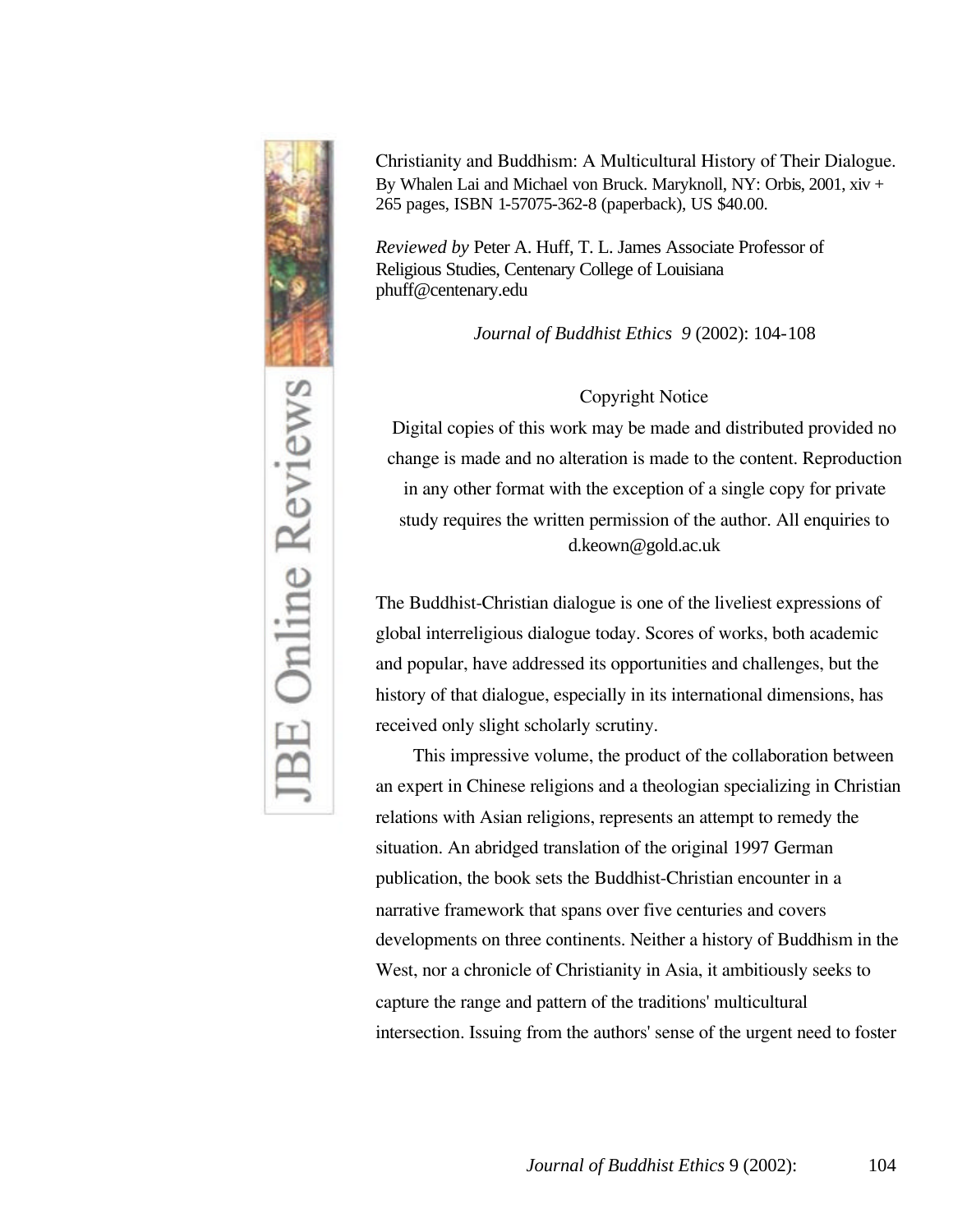*interreligious dialogue in contemporary society and reflecting a commitment to the best principles of comparative religious studies, the book is an engaging experiment in cross-cultural history.*

*A prominent feature of the work is its self-conscious attention to methodology. Rendering an account of the dialogue between two massive historic world religions requires an extraordinarily rich database, critically informed historiographical skills, and an empathetic imagination capable of inhabiting multiple points of view simultaneously. The authors bring these resources to bear upon their*  research, and the result is a highly nuanced, interdisciplinary effort in *the history of religion. The book's broad approach to dialogue, entailing all forms of encounter, from missions, polemics, and apologetics to the "international conference culture" (p. 132) of contemporary academia, avoids a false idealism that would skirt potentially embarrassing or disturbing issues of conflict, intolerance, exclusivism, and misunderstanding. Christianity's theological arrogance and imperialist heritage, as well as Buddhism's lackluster social record and often self-declared superiority in the face of Christianity's allegedly irrational doctrine, are tackled carefully and honestly. Likewise, the book's sensitivity to multiple forms of religious identity, shedding new light on modes of interspirituality and "religious dual citizenship" (p. 2) only beginning to find a place in mainstream Western culture, yields an intriguing and fully orbed portrait of various Buddhisms and Christianities interacting in complex patterns of inter- and intrareligious relationship.*

*Organizationally, the book takes both a diachronic and a geographical approach to its subject matter. Six chapters trace the narrative of Buddhist-Christian encounters through representative geographical and cultural zones. The meetings between Buddhists and Christians in India, Sri Lanka, China, Japan, Germany, and the United States receive in-depth and rigorous treatment. Each chapter begins with a section of historical background—setting the parameters for*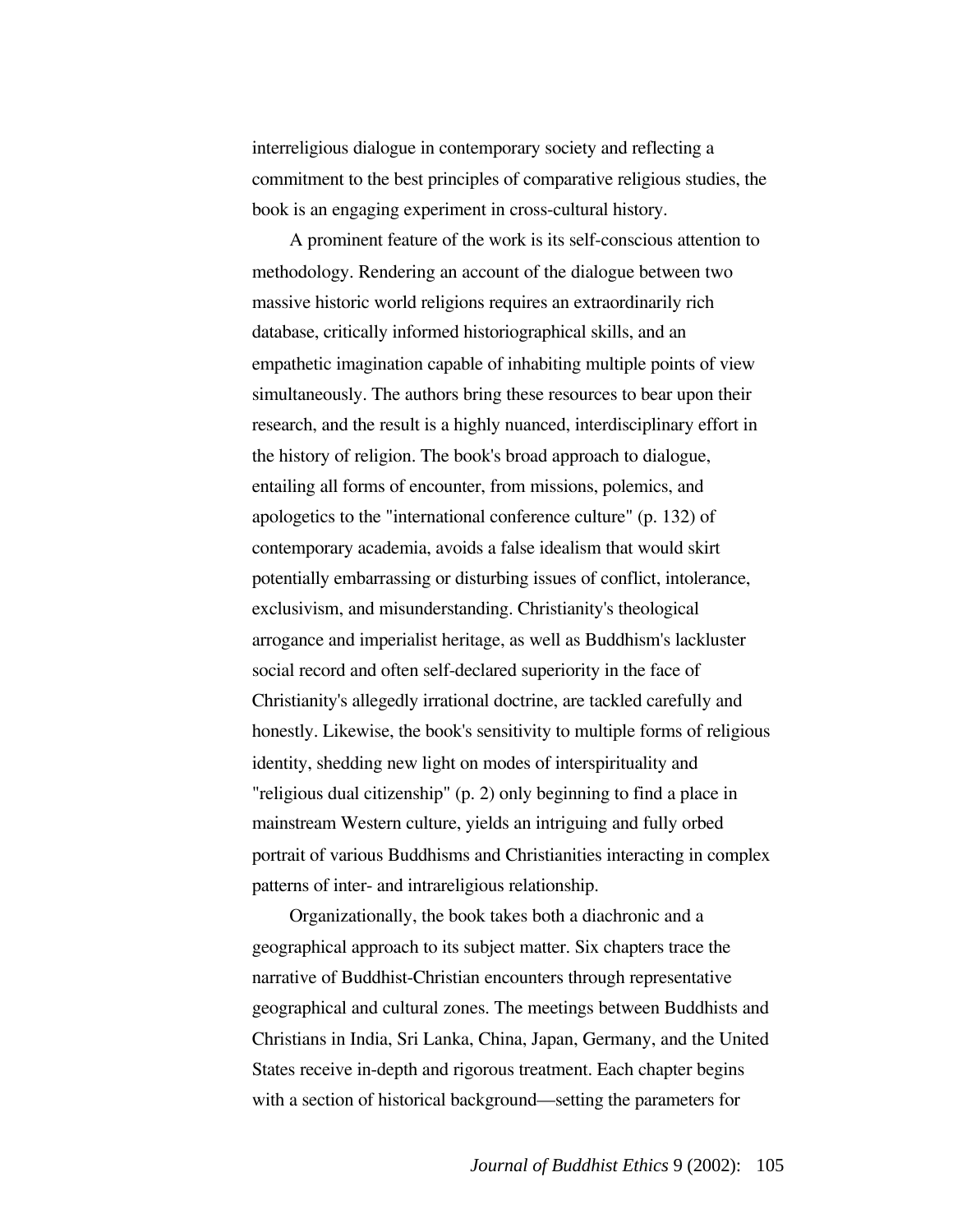*dialogue—and concludes with both an assessment of the current status of Buddhist-Christian relations and specific proposals for future dialogue given the particulars of the regional situation. Despite the authors' disclaimer referring to the chapters as distinct case studies in a global story, the failure to treat the Buddhist-Christian conversation in areas such as Korea, Southeast Asia, and Great Britain significantly limits the overall effectiveness of the project.*

*Each case study concentrates on a concrete set of historical problems. The chapter on India, for example, focuses on the overwhelmingly monastic character of interfaith exchange in that context and exposes a disappointingly low level of self-criticism exhibited by both Christian and Buddhist participants. By contrast, the chapter on Sri Lanka, credited with the "longest and most continuous history" (p. 51) of national dialogue, explores the impact of Christianity's colonial legacy and Buddhism's contemporary politicization on the quality and direction of a dialogue that in the twentieth century began to include a third significant party, Marxist ideology. Ironically, the chapter on China, where according to the authors Buddhist-Christian dialogue is "only very weakly developed" (p. 102), provides some of the most fascinating and invaluable material, as it reconstructs the dynamics of historic confrontations between under-studied figures such as Buddhist monk T'ai-hsu and Lutheran missionary Karl Ludwig Reichelt, as well as Taiwanese Buddhist Chu-yun and his Protestant fundamentalist counterpart Wu Yin-po.*

*By far, the strongest sections of the book are the chapters on dialogue in Japan, Germany, and the United States. The authors characterize the Japanese Buddhist-Christian dialogue as vigorous and productive, due in large part to the common use of historical-critical methods and the categories of post-Enlightenment science and philosophy. Their discussion of the Kyoto School, highlighting the contributions of Nishida Kitaro, Tanabe Hajime, Nishitani Keiji,*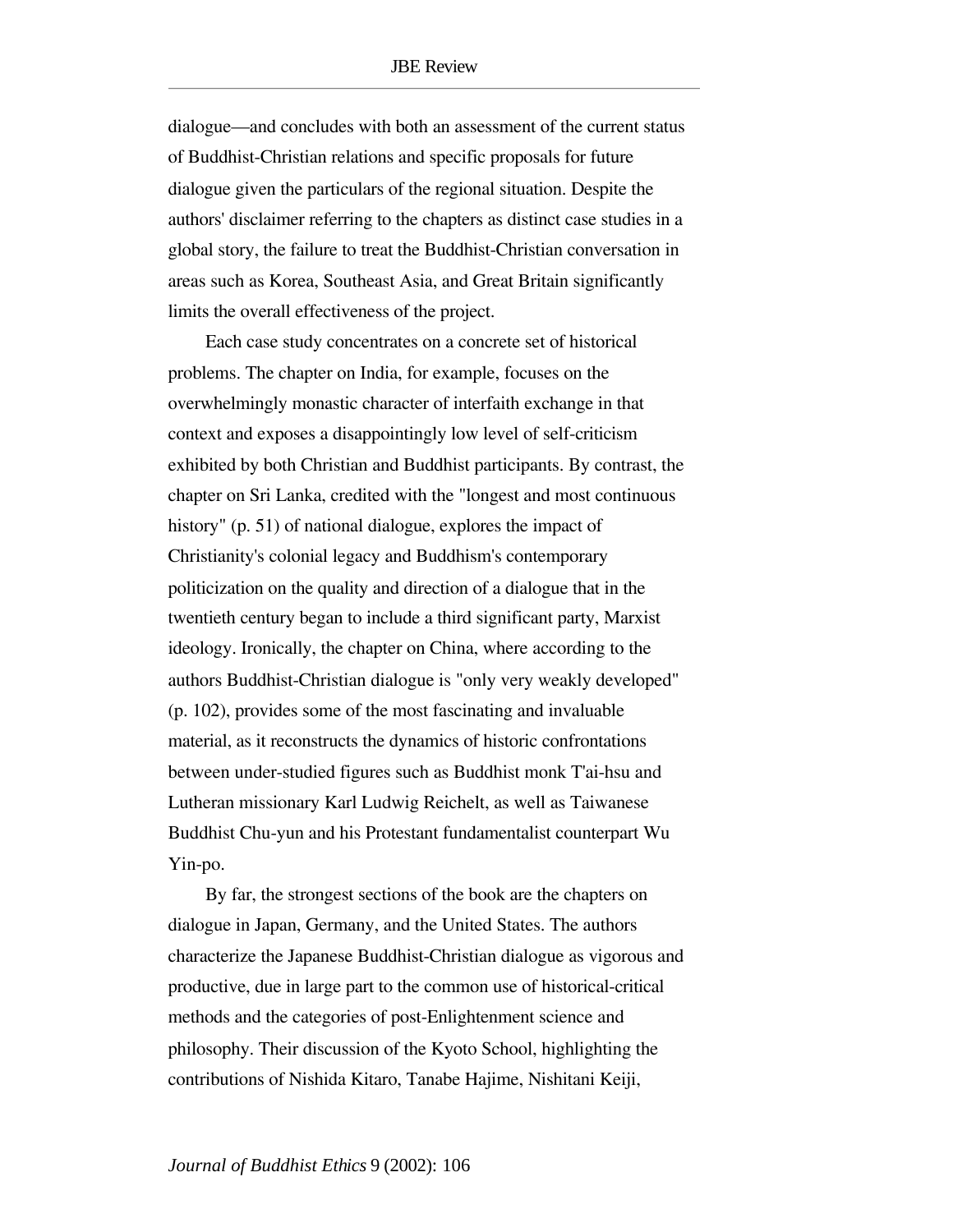*Hisamatsu Shin'ichi, and Ueda Shizuteru, is especially helpful for its perceptive analysis of problematic ideas, such as the relation between God and humans and the theme of divine kenosis. Likewise, the balanced coverage of the Zen-Christian dialogue and the dialogue between Christians and Pure Land representatives is a refreshing alternative to more conventional and often partisan Zen-dominated accounts of interreligious contact.* 

*The book's examination of the multi-faceted Buddhist-Christian encounter in Germany and America opens a provocative discussion of contemporary issues dealing with Western religious identity, immigration, ethnicity, conversion, and the "de facto penetration of the [Christian] church with Buddhist thought and Buddhist praxis" (p. 191). The chapter on Germany documents not only the significant degree to which German intellectuals contributed to the formation of academic Buddhist studies but also the different strategies by which Protestant and Catholic theologians have approached dialogue with Buddhist traditions. The chapter on the United States, described as the "showplace of Buddhist-Christian dialogue in the world today" (p. 193), acknowledges the crucial role of the discipline of religious studies in that dialogue, accenting the work of individuals such as Masao Abe, John Cobb, and David Chappell. In both chapters, the authors generally concentrate on academic and ecclesiastical venues for dialogue, giving less attention to the spiritual cross-fertilization occurring in popular culture and the more informal types of dialogue developing between immigrant Buddhist communities and their Christian or post-Christian neighbors.* 

*An aspect of the work that especially enhances its value is its concern for the hermeneutics of dialogue. Throughout the study, the notion of skillful means is exploited as a heuristic device to spark theoretical reflection on the creative interplay of doctrines and the relativity of all doctrinal formulations as provisional and practical constructions. The concluding section on the "hermeneutics of*